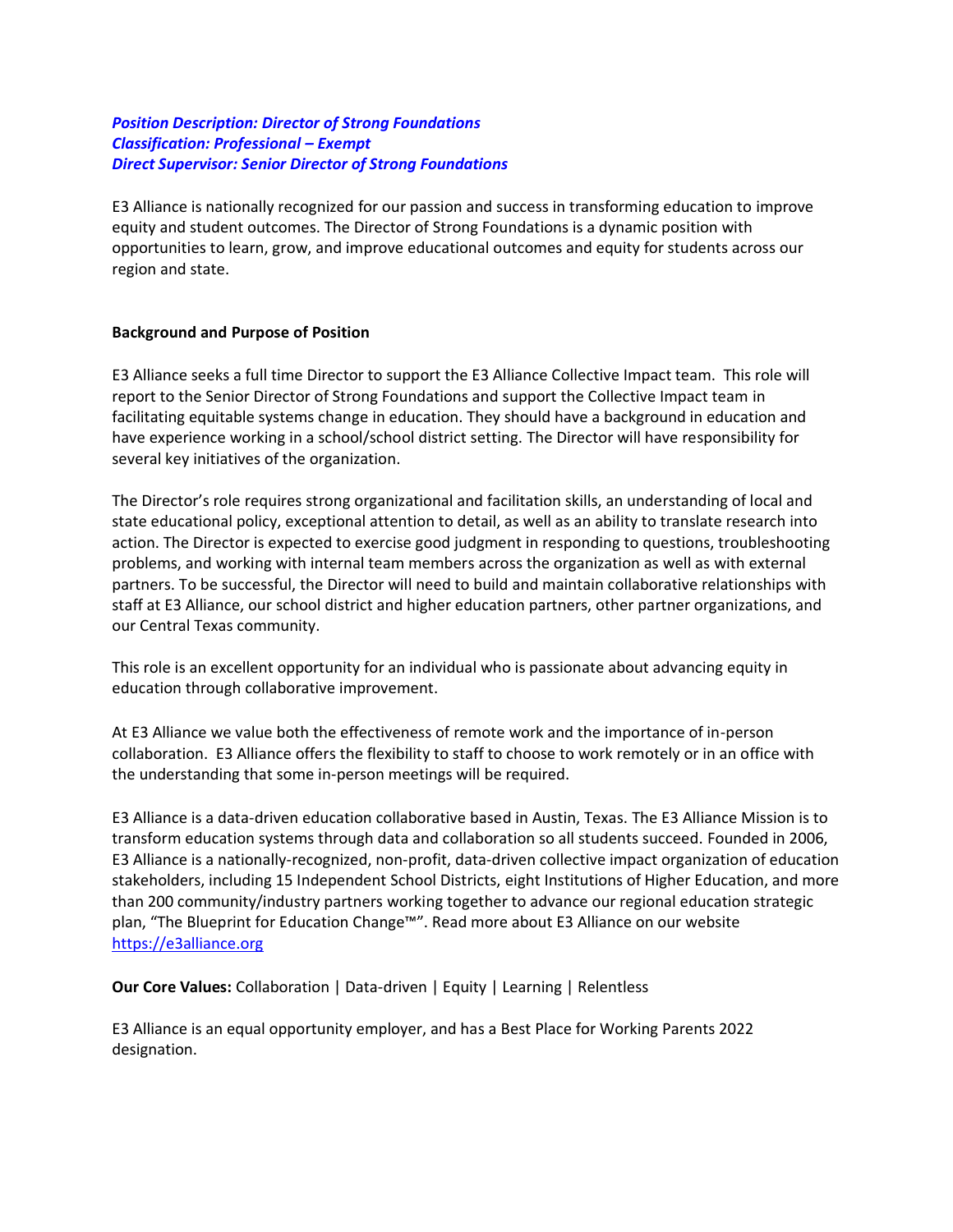# **Primary Duties and Responsibilities**

The Director performs a wide range of duties including, but not limited to, the following:

- Develop and cultivate positive relationships with partners and other organizations in collective impact work
- Convene partner and community groups focused on creating a more equitable education system.
- Work closely with the internal research team to understand, vet and communicate data to improve education systems.
- Provide leadership and project management for grant projects and events.
- Plan meetings and facilitate joint action by a range of partners and constituents with diverse missions and perspectives to drive aligned action in improving educational outcomes for students in Central Texas.
- Work closely with partners to identify systemic challenges and bring promising practice and policy changes to scale using a collective impact framework.
- Create and deliver formal presentations on initiatives, strategies and outcomes
- Track expenses, budget and monitor of contractual activities.
- Foster Community Engagement and shift power to impacted communities through intentional inclusion in our work.
- Show initiative and innovation by bringing new ideas to the space that will help advance student equity and regional education outcomes

#### **Minimum Qualifications:**

- A Bachelor's Degree in Education or related field
- Experience in working in education delivery and/or administration, preferably in Central Texas
- Knowledge of practices and theory specific to education practice, specifically, improvement science focused on advancing equity in education
- Exceptional organizational skills and attention to detail
- Ability to draft effective communications
- Experience coordinating multiple projects with diverse members and tight deadlines
- Ability to take direction and complete tasks independently
- Experience in using data to drive decision-making
- Proven ability to establish and nurture relationships with key partners and community members, including school districts, education experts, community nonprofits, students, families, and/or business leaders
- Strong facilitation skills with the ability to plan and conduct efficient meetings
- Recognition and respect for diversity of culture and background
- High proficiency in Microsoft Outlook, Excel, PowerPoint, Word, Google Drive and Project Management tools

#### **Preferred Qualifications:**

- Master's Degree or equivalent
- Established relationships with key partners, including school districts and education experts in Central Texas desired
- Established relationships with adjacent sector partners (housing, workforce, medical, etc.)
- Work experience in a fast-paced, mission-driven work environment